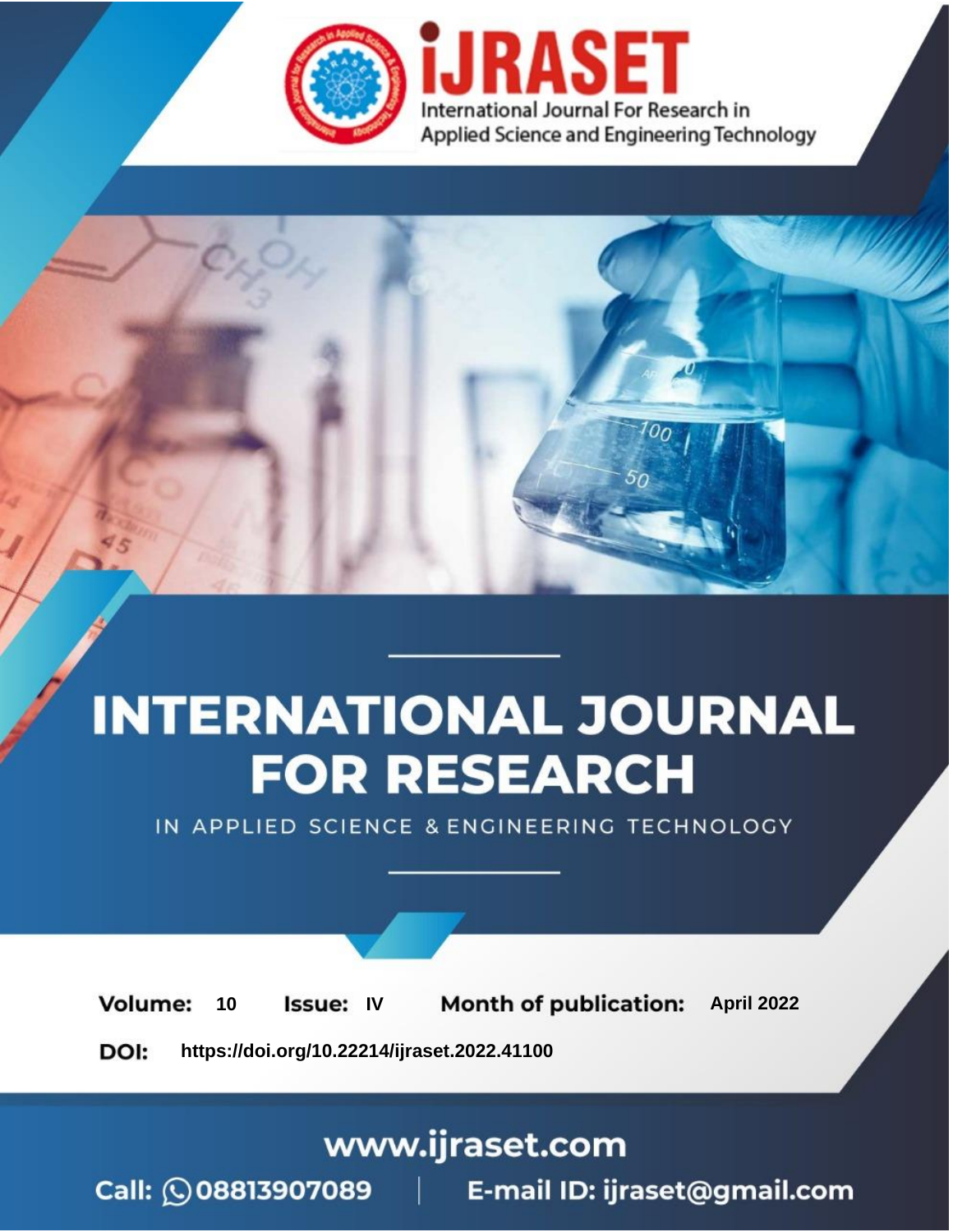

### **Survey on Face Recognition Based Attendance Management System Using HOG Feature Extraction and SVM Classifier**

Vikrant Khadatkar<sup>1</sup>, Shubhangi Bagadkar<sup>2</sup>, Prof. Nutan Dhande<sup>3</sup>

*1, 2Student, <sup>3</sup>Professor, Dept. of Computer Science & Engg., Agnihotri College of Engg., Nagthana, Wardha*

*Abstract: Face recognition system plays a vital role in almost every sector in this digital era. Face recognition is one of the popular biometrics' techniques. It can used for security, authentication, identification and so on. It having low accuracy when compared to iris recognition and fingerprint recognition, but it is being widely used due to its contactless process. Face recognition technique can also be used for attendance marking field. This system targets to building a class attendance system which is used the technique of face recognition. We all know existing manual attendance system is taking more time and difficult to maintain. And having chances of proxy in attendance. That's why, the need for this system occurs. This system consists of four phases- registration module, database creation, face detection, face recognition, attendance updating, attendance sending. Database consist of the image of the students in class. Face detection and recognition is performed using HOG feature extraction and SVM (Support Vector Machine) classifier. Faces will be detected and recognized from video streaming of the classroom. Attendance will be mailed to the respective faculty at the end of the lectures.*

*Keywords: Face Recognition; Face Detection; SVM classifier; HOG feature extraction; attendance system;*

#### **I. INTRODUCTION**

Traditional method of attendance marking is a hectic job in many institutions. It is also an extra task to the employee who must mark attendance by calling the names of students manually which may take minimum 5 minutes of whole session. This is time taking. There are some possibilities of proxy in attendance. That's why, many institutes using many other techniques for taking attendance such as Radio Frequency Identification (RFID), iris scanner, fingerprint recognition, and list goes on. Face recognition has placed an very important biometric feature, which can be easily acquirable. Face recognition-based systems are relatively insensible to lots of facial expression.

Face recognition system consists of two categories: verification and face identification. Face verification is a 1:1 matching process, it compares face image against the template face images and whereas is an 1:1 problems that compares a single face image. The purpose of this system is to build a attendance system which is based on face recognition techniques. Here face of an individual will be used for marking attendance.

Nowadays, face recognition is getting more popularity and has been widely used. In this paper, we proposed a system which finds the face of students from live streaming video and attendance will be marked if the detected face is found in the database. This new system will takes less time than compared to old methods.

#### **II. LITERATURE REVIEW**

#### *A. Automated Attendance System Using Face Recognition*

Akshara Jadhav done the work on the automatic face recognition system by using Viola-Jones algorithm for face detection. In this algorithm face was detected by cascade classifier and PCA algorithm. They explained the various algorithm and choose the best one like Viola- Jones for their project work which makes internal image and AdaBoost imaging as classifier.

#### *B. Face Recognition based smart attendance system using IOT*

In this paper they have carried work on the smart attendance system which they used face recognition library for the face detection and storage of attendance on the system. Along with they designed the method which automatically sends the absent message to their parents. In their work they used OpencCv library for the source of vision library. Their main components for output are Raspberry  $Pi - 3$  and SM protocol.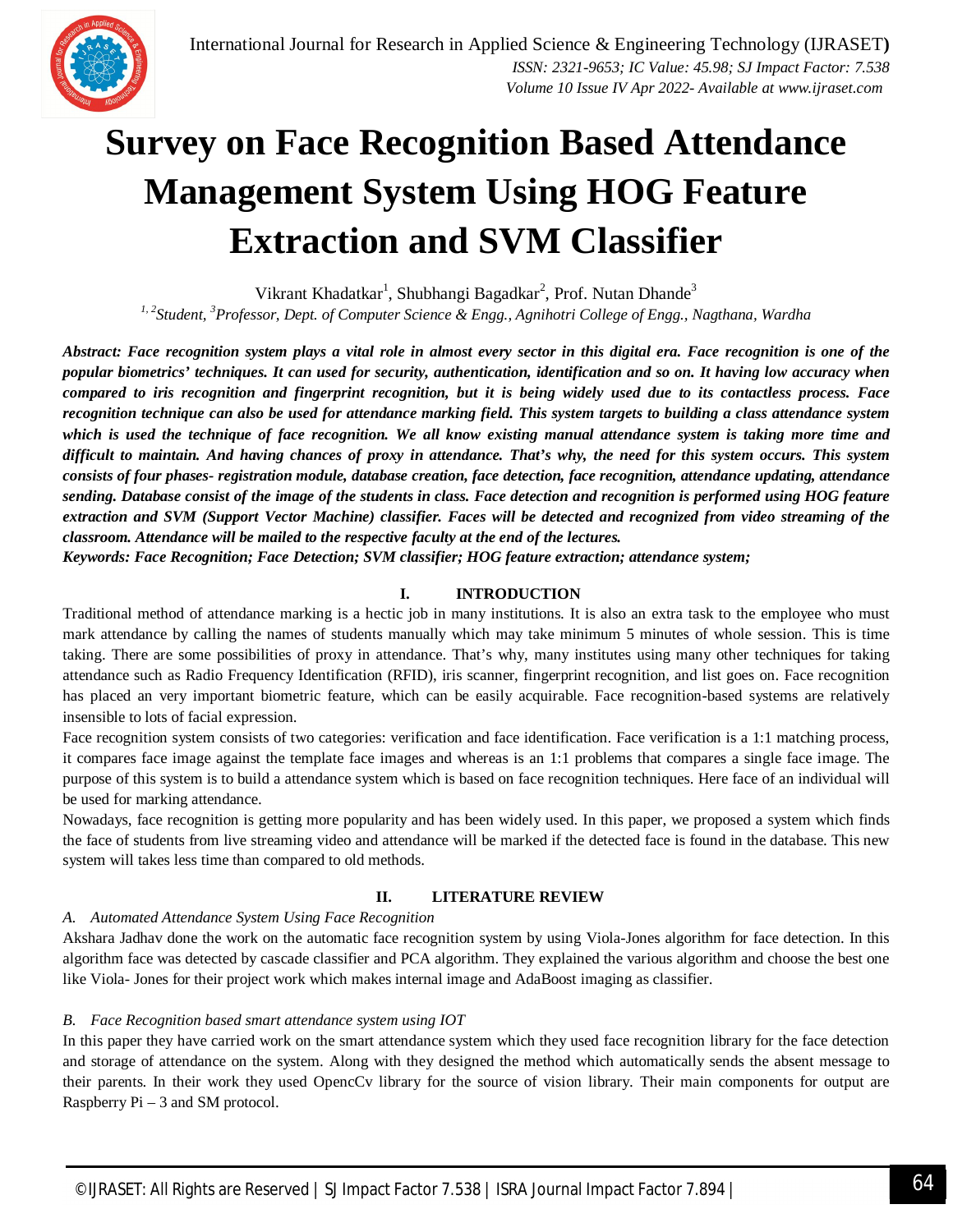

### International Journal for Research in Applied Science & Engineering Technology (IJRASET**)**

 *ISSN: 2321-9653; IC Value: 45.98; SJ Impact Factor: 7.538 Volume 10 Issue IV Apr 2022- Available at www.ijraset.com*

#### *C. Face Recognition System*

In this literature work carried out by using KLT algorithm and Voila-Jones algorithm for face detection. This algorithm has operated on the Haar classifer which continuously allows to detect the faces of the students. Proposed work compared with various face detection algorithm but KLT algorithm they used in this method is better than all the methods because of accuracy in the recognition. PCA is also better tool for detection they used which enhances the performance of KLT and Voila – Jones algorithm.

#### *D. Facial Recognition Attendance System Using Python and OpenCv*

According to this research journal of Dr V Suresh done the research on the facial recognition attendance system using programming languages and library. The programming language they used is Python and open source of library is OpenCv. They created the face database which pump into the algorithm which uses the data during face recognition and gives the output into the excel sheet. They used Numpy package for fast math calculation for the algorithm. Camera first captures the faces and it stored on the library with their ID number. Then detection will be occurred by image acquisition and pre-processing procedure followed by hierarchy manner of face database.

#### *E. Face Recognition based Attendance Management System*

This is the fifth research paper for literature on the face recognition-based attendance management system by Smitha. In this research paper they used the four phases for face detection - database creation, face detection, face recognition and updation of the recognised face on the attendance. Authors are used the Haar - cascade classifier algorithm for the face recognition and detection. They designed the system which can detect the face on the start of the lecture and during the lectures. Ones the images are captured they automatically crop and compare with the database and marked the attendance.

#### **III. SUMMARY**

Face recognition attendance is the new management system comes in the digital years which are boon to the system. These systems are replacing the traditional attendance system which reduces the time and complexity during the attendance in the collage. This automatically reduces the burden on the professor and they can give the more time to explain the subjects. All management systems are used KLN algorithm, Voila- Jones Algorithm for face recognition. Data stored on the library is used to mark the attendance by face recognition. It provides easy access to all the collages and gives the attendance number easily. We used the HOG feature extraction and SVM classifier.

#### **IV. CONCLUSION**

Now a day's world is going towards automation, so by keeping in mind we introduced this concept of attendance management system by face recognition. This project gives the automatic attendance of the students and directly sends it to respective faculty. We used the HOG feature extraction and SVM classifier allows others for further new innovation and changes in the hardware. This system removes the flaws in the attendance system and reduces the human intervention. Project is designed so accurately which takes attendance automatically helps the institutions for data management.

#### **REFRENCES**

- [1] Akshara Jadhav," International Research Journal of Engineering and Technology (IRJET) e-ISSN: 2395 -0056 Volume: 04 Issue: 01 | Jan -2017 p-ISSN: 2395- 0072
- [2] Sakshi Patel, "Face Recognition based smart attendance system using IOT", International Journal of Computer Sciences and Engineering Open Access Vol.-6, Issue-5, May 2018 E-ISSN: 2347-2693
- [3] Shivam Singh, "Face Recognition System", International Journal of Engineering Research & Technology (IJERT) ISSN: 2278-0181 Vol. 8 Issue 05, May-2019
- [4] Dr. V Suresh, "Facial Recognition Attendance System Using Python and OpenCv", Quest Journals, Journal of Software Engineering and Simulation Volume 5 Issue 2 (2019) pp: 18-29 ISSN(Online) :2321-3795 ISSN (Print):2321-3809
- [5] Smitha, "Face Recognition based Attendance Management System", International Journal of Engineering Research & Technology (IJERT), ISSN: 2278-0181 Vol. 9 Issue 05, May-2020